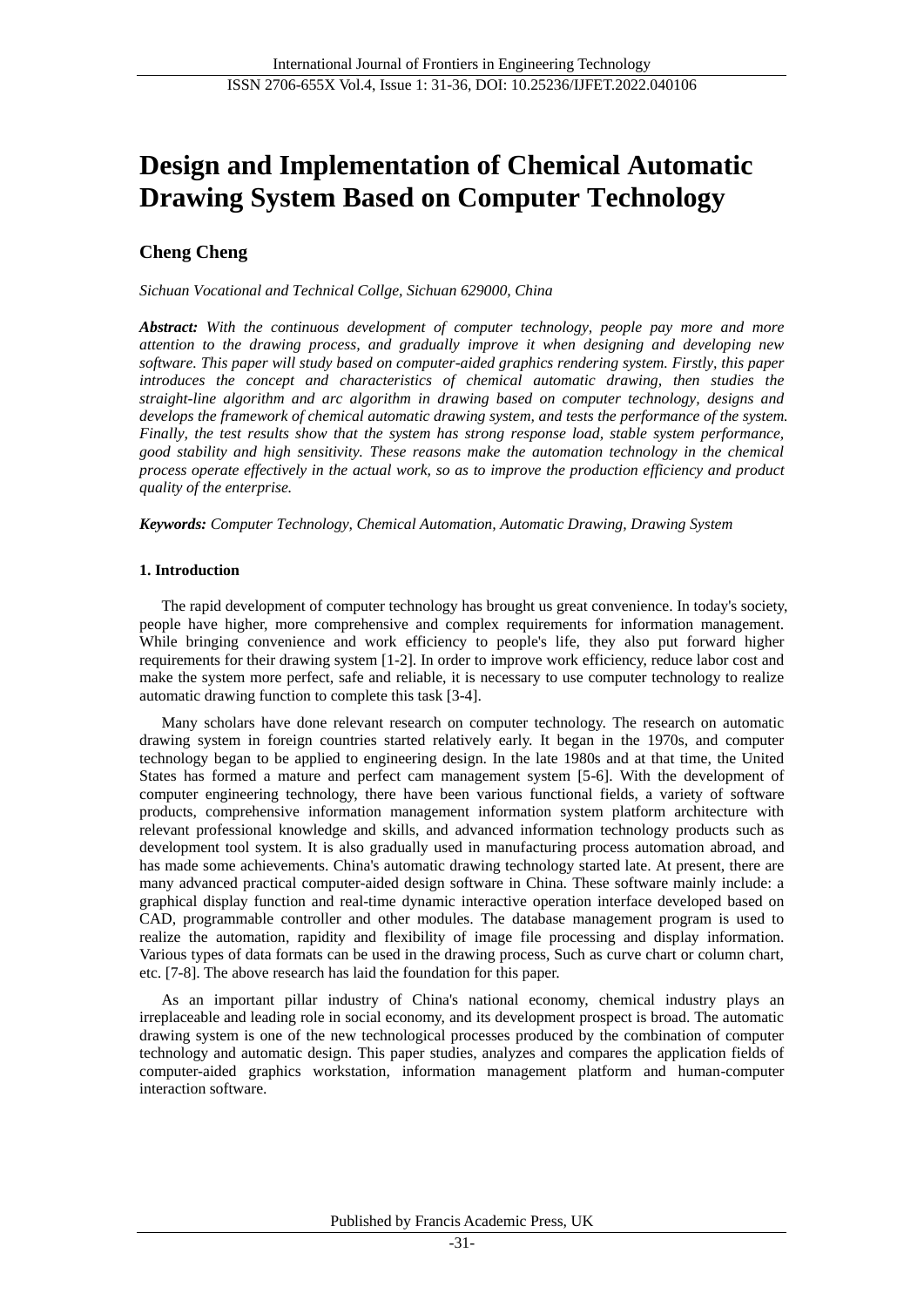## ISSN 2706-655X Vol.4, Issue 1: 31-36, DOI: 10.25236/IJFET.2022.040106

#### **2. Discussion on Chemical Automatic Drawing System Based on Computer Technology**

#### *2.1 Automatic Chemical Drawing*

#### *2.1.1 Concept*

Chemical automatic drawing system is based on computer network and combines the theory and practice of information management technology, computer graphics and automation. Through computer technology, edit the information such as graphics, tables and text, and input the data into the database. The software can realize the operation functions of real-time data acquisition and processing in various stages and working links in the production process [9-10]. This software can provide users with a complete data storage and information processing platform. It can not only record, analyze and sort out the actual operation of the plant, but also intuitively display the changes and causes of various detailed parameters such as production equipment and working status through the graphical interface, so that users can timely grasp the current operation mode, production process flow, personnel allocation and other related problems of chemical enterprises, Facilitate decision-making and adjustment [11-12].

#### *2.1.2 Features*

(1) The automatic drawing system is realized by computer technology. It can edit and modify graphics, complete various complex operations on the computer, and combine it with other related software.

(2) It has openness and compatibility. Its compatibility enables it to automatically draw complete and clear information, which will be displayed after input, and can provide corresponding functional modules, program codes and other aspects according to different user needs. The content should meet the requirements of customers. The chemical automatic drawing system is a software integrating automation and informatization, which has very unique advantages high openness, because computer technology can realize information sharing in a large range.

(3) It has good readability and easy expandability. In the process of drawing, graphics, text and other information can be modified as needed, so that the operator can complete the work more easily. At the same time, it is also convenient for users to obtain the data and relevant information required for chemical production anytime and anywhere. In addition, it is also conducive to computer technology to provide users with higher efficiency and convenient query methods and retrieval tools. In addition, because the automatic drawing system can realize the characteristics of functional diversification, friendly interface and easy expansibility, it has good expansibility and easy expansibility in practical application. The design of the system has strong flexibility and adaptability.

(4) It has strong practicability and can realize various complex and powerful functions. After the combined application of automation and information technology, the amount of information can be greatly increased. For example, the network platform can be used to establish data transmission and process control between various links in the production process of petrochemical enterprises, and can also realize the operation monitoring of chemical equipment Function and fault detection and diagnosis function, so as to effectively ensure the accuracy of the automatic drawing system.

#### *2.2 Computer Related Technology*

The application of computer technology in chemical production process is mainly through data collection, analysis and processing, so as to transmit all kinds of information to users, and can also change the working mode according to different needs. Therefore, the use of computer technology can not only realize the functions of automatic control and automatic detection, but also improve the communication ability, cooperation consciousness and efficiency among employees within the enterprise, and promote the enhancement of the whole team cooperation and the improvement of the overall quality. In addition, it can also be effectively managed in the chemical production process, which is helpful to product quality, output and cost.

### (1) Straight line algorithm

Linear algorithm is a point-to-point comparison algorithm widely used in character system. The principle is as follows: whenever the task execution service drives a route, it must compare it with the coordinate value on the given track, and check the relationship between the current position and the track position to determine the next feed trend speed. If the current position is lower than the specified title, the next will go to the beginning of the specified title, and vice versa. If the current position is

Published by Francis Academic Press, UK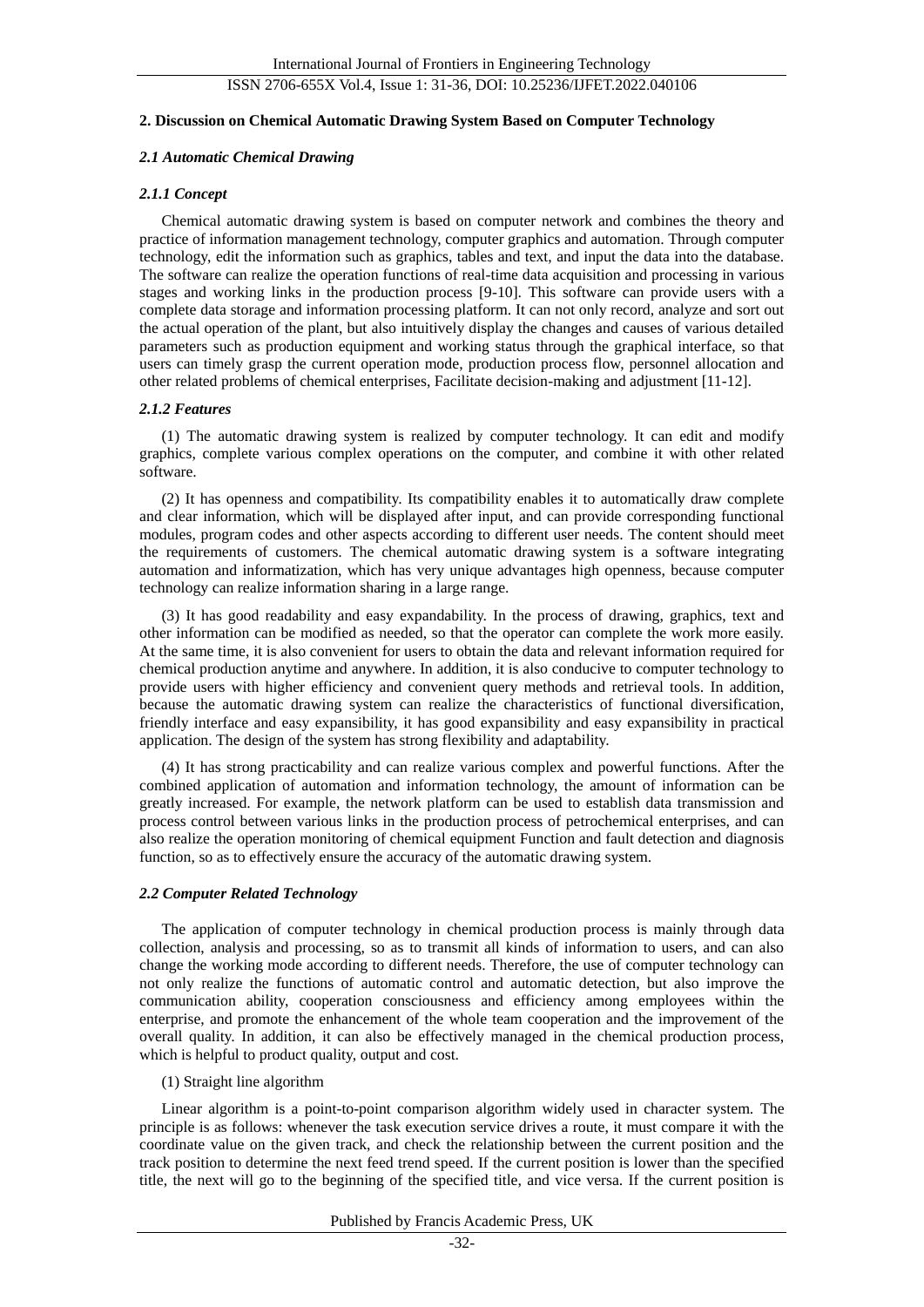within the specified track, the next step is to exit the specified track, and vice versa. In this way, the next step is decided one step at a time, and a "point-to-point comparison" is carried out to make the line close to a specific path.

Fi ≥0 <sup>+</sup> X Fit1 <sup>=</sup> Fi-| Ye | Xi +1= Xi +1 (1)

#### (2) Arc algorithm

A regular polygon is very similar to an ellipse if the number of sides n is large enough and the center angle of each side is small enough. In this way, the initial problem of drawing a circle becomes the problem of drawing polygons and lines. As long as we can determine the size and zero angle of N and the position of polygon vertex coordinates, we can bypass the very strict quadrant problem and directly use the above simple line drawing calculation to solve the drawing problem. When approaching a circle with a regular polygon, we assume that each vertex of the polygon is outside the circle and the center of each edge is inside the circle, and assume that the absolute error of their deviation from the circle is ε, R is the radius of circle and regular polygon ε Angle between the number of sides N and the center of each side  $\theta$  Relationship between:

$$
n = 2\pi \pi^{\Delta} \theta \tag{2}
$$

as long as ε< 0.5, the difference between edge line and arc line can be ignored.

## *2.3 Significance of Chemical Automatic Drawing*

Chemical automatic drawing system is an important field of computer technology and automatic design. It plays a more and more important role in modern society. With the rapid development of science, technology and economy, computer science is becoming more and more mature and perfect. Computer aided process is becoming more and more complex, intelligent and integrated, which makes it more and more widely used in production. Chemical automatic drawing system is based on the design and implementation of computer technology. It has the following significance: (1) the information needed in the process of automatic production management can be transmitted to operators in real time and accurately. It plays a very important role in the whole chemical industry. Therefore, for enterprises, information construction is particularly urgent. (2) The information is transmitted to users through network connection, and at the same time, it can provide customers with more fast, efficient and safe services, and computer technology can automatically analyze and process data.

With the development of computer technology and automation software, many data processing knowledge is involved in chemical process. Drawing is to use graphics to express the production process, equipment operation and product use. At the same time, it can also provide a more accurate decision-making basis for enterprises. In addition, it can also help staff make a comprehensive analysis of the whole chemical industry and make corresponding countermeasures. The automatic drawing system has changed the previous methods of manual drawing and manual recording to a great extent.3. Experiment

#### *3.1 Framework of Chemical Automatic Drawing System*



*Figure 1: Chemical automatic drawing system framework*

Published by Francis Academic Press, UK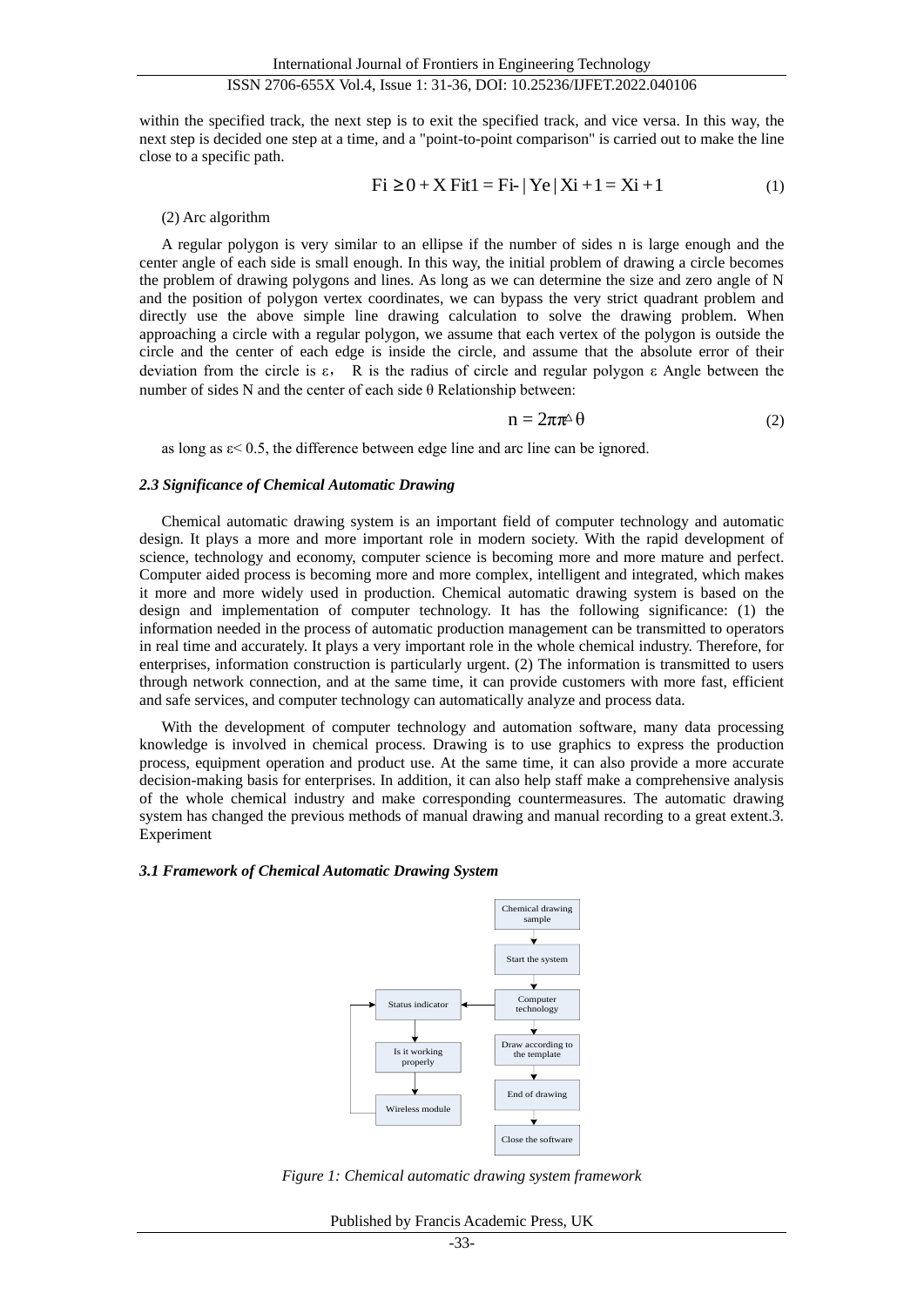The framework of chemical automatic drawing system is shown in Figure 1. Users can operate each module on this platform. Click the corresponding function button to complete the interface display. Auxiliary design functions such as graphic data management and parameter setting mainly include the addition and editing of graphics, text and engineering effect drawings, parameter setting and modification through relevant software, and finally achieve the basic purpose and requirements of automatic drawing system. In the database management system, the function module can realize data sharing. Through the use of the software, it can collect and process a large amount of information, generate graphic files, etc. at the same time, it can upload text, pictures and related data to the server, which is convenient for users to query and modify the content of data. In addition, corresponding forms can be set on the web page according to the needs for visitors to view, so that the system administrator can make appropriate adjustments after understanding its specific conditions.

## *3.2 System Performance Test*

## *3.2.1 Experimental platform*

In the research and development process of chemical automatic drawing system, in order to ensure that the designed graphics can meet the needs of users, it is necessary to simulate them to a certain extent, so as to facilitate the later system upgrade. The main function of the platform is divided into two parts: the first is the client, and the second part is the data acquisition center. Through this platform, information collection, analysis and other related operations can be realized, and some parameter settings, data storage and other corresponding auxiliary functions can be provided to test various technical problems and related requirements involved in the development process, so as to make the whole design process more efficient and convenient.

## *3.2.2 Experimental significance*

This design is mainly to test the performance of chemical automatic drawing system. In the process of chemical engineering drawing, the drawing environment and operators may affect the product quality, so it is necessary to verify whether it is qualified through testing. After the simulation test on this experimental platform, the results are obtained and the data and conclusions are analyzed. The simulation equipment parameter setting, control program writing and function realization can be completed through the software.

## *3.2.3 Experimental steps*

After completing the drawing work, the performance of the system needs to be tested to verify whether the system meets the functions specified in the requirements analysis. (1) Manual operation: after entering relevant data, the corresponding parameter value and corresponding time will be automatically generated. (2) Software operation: set relevant parameters and program status information according to the user's requirements. In case of any abnormal phenomenon, it can directly send out alarm prompt or stop operation and return to normal working state.

## **4. Discussion**

## *4.1 System Performance Test and Analysis*

Table 1 shows the performance test data of chemical automatic painting system.

| Test times | Load test | Pressure test | Data volume test | Fatigue strength test |
|------------|-----------|---------------|------------------|-----------------------|
|            | 92%       | 94%           | 92%              | 89%                   |
|            | 95%       | 90%           | 94%              | 84%                   |
|            | 94%       | 95%           | 93%              | 85%                   |
|            | 91%       | 92%           | 90%              | 83%                   |
|            | 90%       | 94%           | 91%              | 90%                   |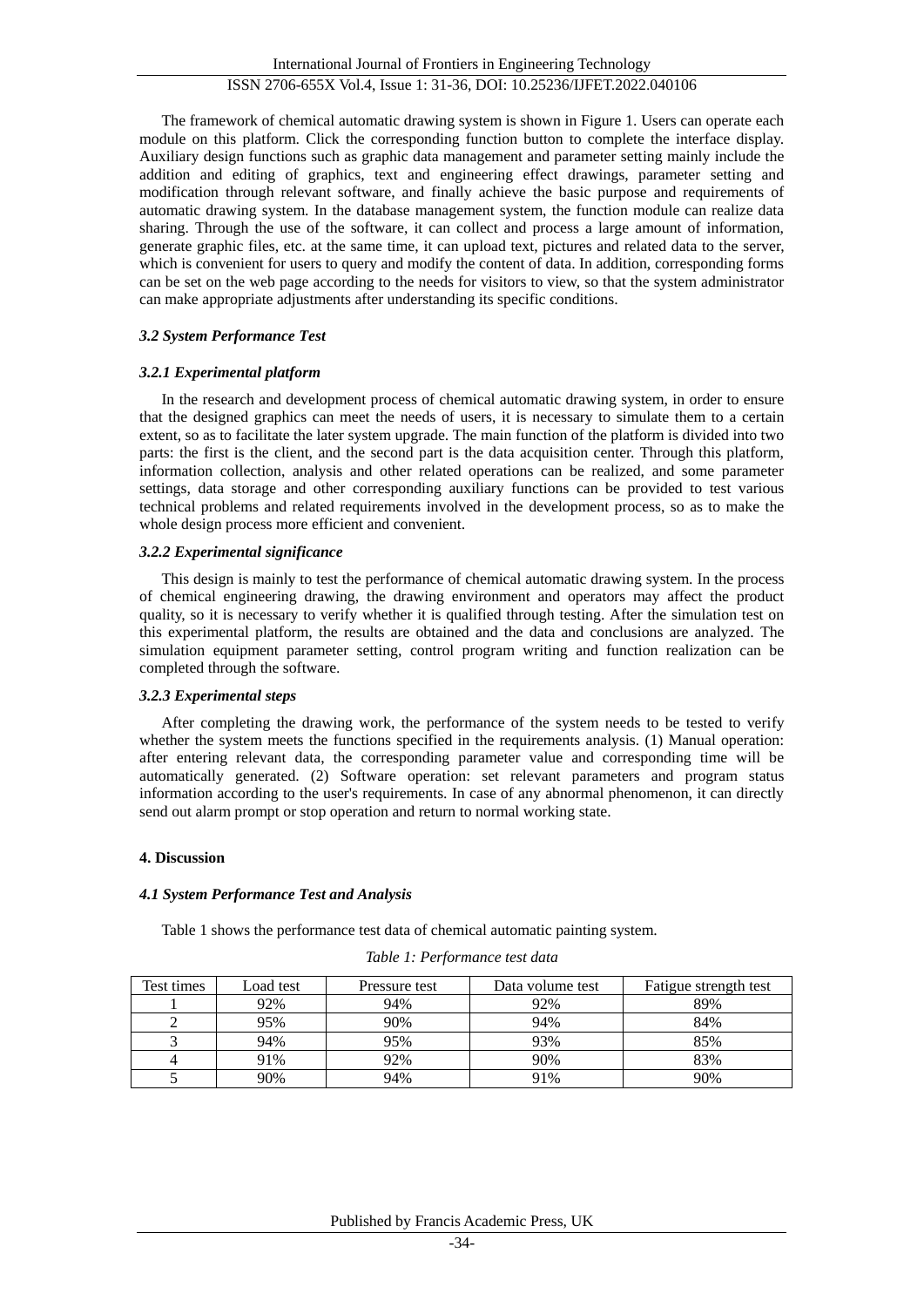

*Figure 2: Performance test comparison*

The chemical automatic drawing system based on computer technology mainly realizes the comprehensive processing of graphics, tables, words and other information through computer software. A variety of data acquisition methods are used in the system. The application of computer technology in chemical production can effectively improve the production efficiency, improve product quality and reduce labor cost. As can be seen from Figure 2, the system has strong response load, stable system performance, good stability and high sensitivity, which makes the automatic drawing function stable. These reasons make the automation technology in the chemical process operate effectively in the actual work, so as to improve the production efficiency and product quality of the enterprise.

## **5. Conclusion**

Chemical industry is an important part of China's national economy, which plays a very key role in economic development. With the rapid development of computer technology and information technology, the traditional drawing method can not meet the needs of users to process information accurately and quickly. Therefore, using advanced, scientific and automatic design and development software to realize the construction of enterprise automatic graphics system based on computer technology has become an inevitable trend.

#### **References**

*[1] Benussi L, Bertani M, Bianco S , et al. Design and implementation of an automatic gas-cylinder inversion system based on an embedded computer[J]. Nuclear Inst & Methods in Physics Research A, 2017, 461(1-3):98-99.*

*[2] Xin J, Kaixuan Z, Jiangtao J, et al. Design and implementation of Intelligent transplanting system based on photoelectric sensor and PLC[J]. Future Generation Computer Systems, 2018:127-139.*

*[3] Hassold E, Galert W, Schulze J. Options for an environmental risk assessment of intentional and unintentional chemical mixtures under REACH: the status and ways forward[J]. Environmental Sciences Europe, 2021, 33(1):1-17.*

*[4] Gunderson J, Mitchell D W , Bullis R G , et al. Design and Implementation of Three-Dimensional Printable Optomechanical Components[J]. Journal of Chemical Education, 2020, 97(10):3673-3682. [5] Wang Y, Gao S, Liu Y, et al. Design and Implementation of project-oriented CDIO approach of* 

Published by Francis Academic Press, UK